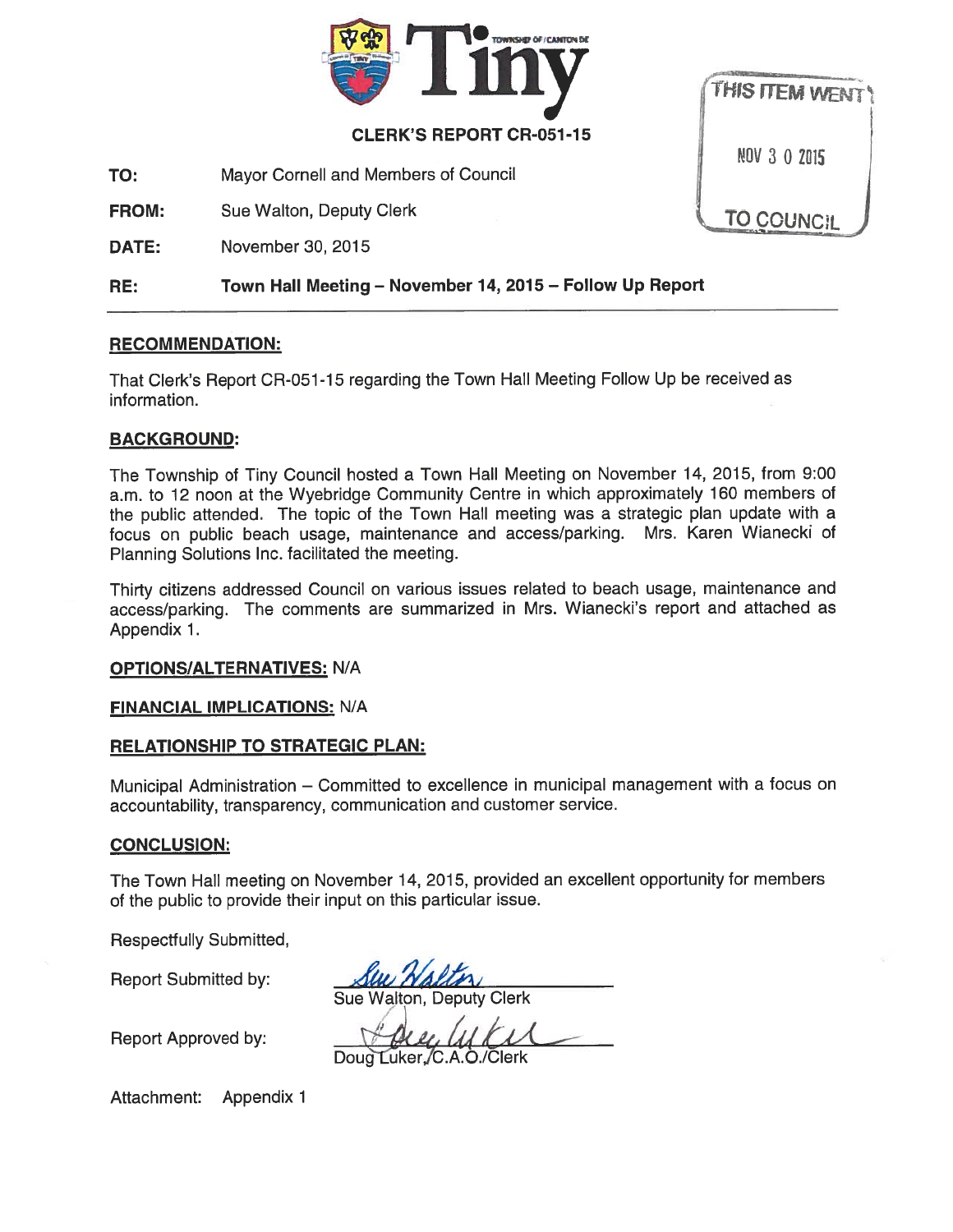# Township of Tiny Town Hall Saturday, November 14<sup>th</sup>, 2015 9:00 — 12:00 Proceedings

As prepared by Karen Wianecki, Facilitator

# 1.0 Welcome — Mayor George Cornell

On behalf of Township Council, Mayor Cornell welcomed all in attendance to the Town Hall meeting. He expresse<sup>d</sup> his <sup>p</sup>leasure at the turnout and noted that the Town Hall had been convened to share information with community members about the work that has been unfolding to develop <sup>a</sup> new Strategic Plan for the Township and to allow members of the community to share their concerns with respec<sup>t</sup> to beach access, maintenance and enjoyment as it pertains to the five public beaches in the Township. Mayor Cornell introduced members of Council in attendance and turned the meeting over to Karen Wianecki, Facilitator.

# 2.0 Meeting Purpose & Objectives — Karen Wianecki, Facilitator

Karen Wianecki, Facilitator provided an overview of the meeting purpose and objectives noting that the meeting had been convened to:

- •Provide an update on the status of the Township of Tiny Strategic Plan;
- • To allow members of the community to identify issues/concerns relating to their enjoyment of the Township of Tiny public beaches (e.g. usage, maintenance and access/parking);
- To collectively identify an agreed-upon Go Forward Strategy to address concerns relating to public beach usage, maintenance and access/parking.

## 3.0 Overview of the Strategic Plan

Work on <sup>a</sup> new Strategic Plan for the Township of Tiny has been underway since the end of May. Two consulting teams (Planning Solutions Inc. and MHBC Planning) were retained by the Township and since May, considerable outreach and engagemen<sup>t</sup> has been carried out. <sup>A</sup> Steering Committee has been guiding the strategic <sup>p</sup>lanning process and workshops have been held with Council and Senior Management, Township staff and members of the community. One-on-one interviews have been convened with thirty (30) key partners including representatives from government, industry and community organizations. <sup>A</sup> web-based survey has been live since early June and input has been secured from interested parties. <sup>A</sup> children's art contest was also held and <sup>34</sup> entries were received from Township children who shared their vision for their community. Two newsletters have been developed to provide community members and interested parties with regular updates on progress and several draft documents have been developed and posted on the website. A high level overview of the goa<sup>l</sup> areas and key actions was provided and hard copies were made available to those interested in seeing the document. Comments on the draft Strategic Plan will be welcome until November 20<sup>th</sup>. The intention moving forward is that a further revised Strategic Plan will be prepared post-November 20<sup>th</sup> and forwarded to the Steering Committee for final review before proceeding to Council on December  $7<sup>th</sup>$ .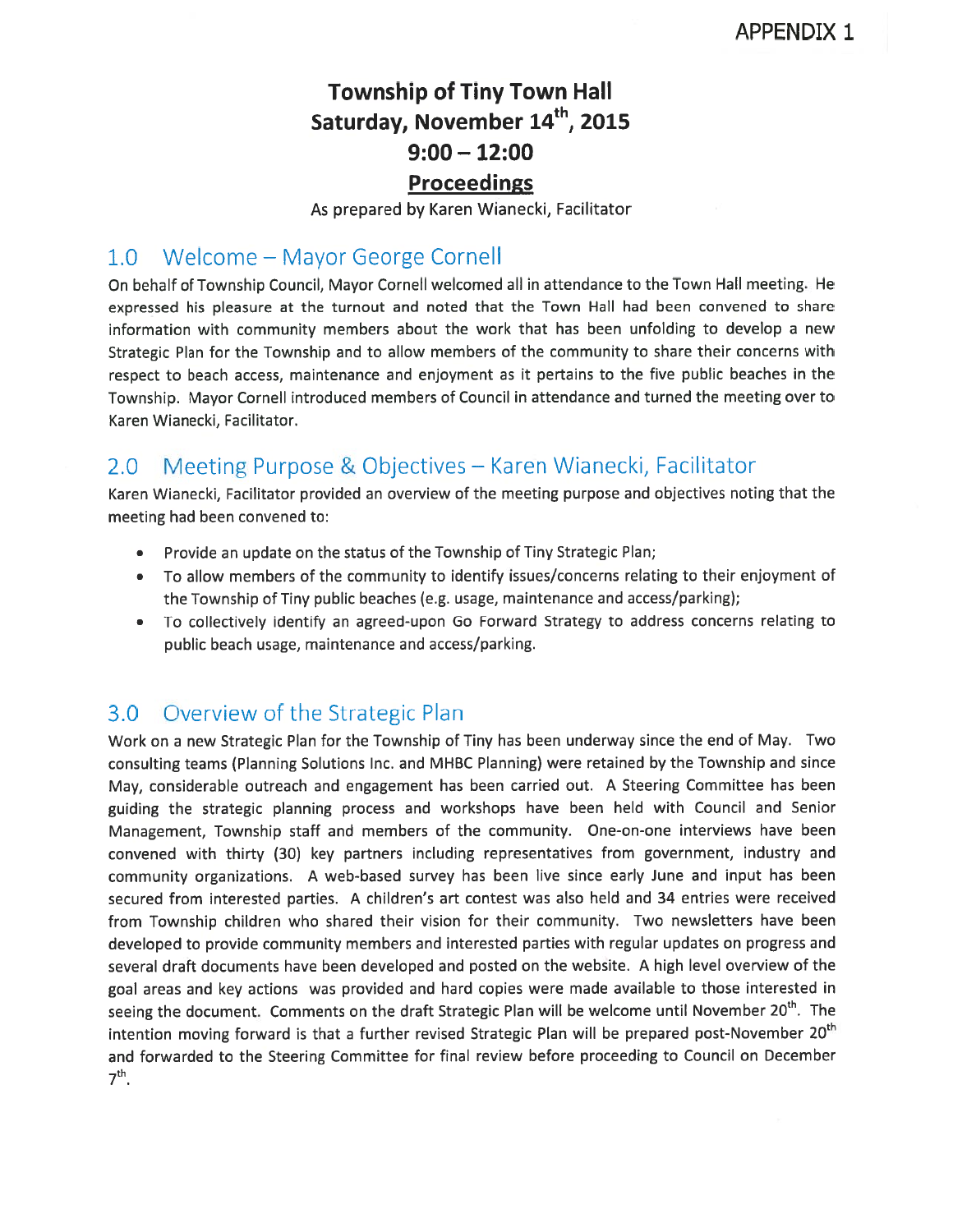## 4.0 Public Beach Issues & Concerns - Summary of Key Learnings

Karen took the opportunity to summarize the key issues and concerns that had been shared by those in attendance. In particular, she noted the following:

- 1. This is an important issue for all of us elected officials, staff, residents both seasonal and permanen<sup>t</sup> and visitors.
- 2. We need to ensure that there is respec<sup>t</sup> for property owners seasonal and permanen<sup>t</sup> those who are using and enjoying the beaches.
- 3. We need to find <sup>a</sup> solution to the issue of beach access and enjoyment that is of benefit to all of us.
- 4. There are different perspectives about who the beaches are for. Some are of the view that public beaches should be for Township residents only. Others are of the view that public beaches should be for all to enjoy. There are different perspectives about the issues. Some are of the view that the issues focus on day trippers and visitors. Others are of the view that there are no issues, having not experienced disrespectful behavior and beach overcrowding personally. There are different perspectives about the solution. Some feel the number of parking spaces should be limited; others feel that in areas like Balm Beach, access from the day tripping population will be critical to sustain the businesses in the area; others feel that parking should be by permit and that the permits should be for residents only; others feel the beaches should be open to all.
- 5. There are significant concerns related to beach access, use and enjoyment. These concerns include overpopulation and carrying capacity of the beach, noise, pollution, disrespectful behavior, lack of consideration for private property owners, trespassing on to private property, safety and emergency vehicular access, environmental impacts (we have <sup>a</sup> number of unique landscapes in the Township including dune beaches) and concerns with water quality to name <sup>a</sup> few. The issue of beach accessibility for disabled persons was also raised.
- 6. We need to develop an approac<sup>h</sup> that will allow us to manage the risks. Whether that <sup>p</sup>lan involves more parking, more parking lots or the adoption of best practices from other jurisdictions to address similar issues. We need to be certain the solution addresses the concerns and that the solution is an appropriate one that will be effective for the long term.
- 7. Despite our different perspectives, we share <sup>a</sup> number of common interests. We all want to be able to and we deserve to be able to enjoy our beaches and our properties. We do not want negative impacts on our beaches as this is <sup>a</sup> critically important resource for all of us.
- 8. There are <sup>a</sup> number of initiatives identified in existing managemen<sup>t</sup> <sup>p</sup>lans that need to be implemented including signage.
- 9. There are <sup>a</sup> number of concerns with respec<sup>t</sup> to beach carrying capacity and the impact of over capacity on the quality of the water, health of the water and the beaches. There are <sup>a</sup> number of important studies that reflect capacity concerns.
- 10. There is <sup>a</sup> need to collectively define who the beaches are for.
- 11. We need to look at the beach issue systemically we can't look at solutions that are singular beach focused. What occurs in one area affects other parts of the Township's geography. We need to think about the beaches of the Township as <sup>a</sup> complete system and develop an approach to address the issues comprehensively.
- 12. Finally, this is an issue with <sup>a</sup> long-standing history. We need to recognize that <sup>a</sup> lot of work has been done to explore the issues and the solutions. The history needs to be reviewed and the studies that have been compiled need to be revisited.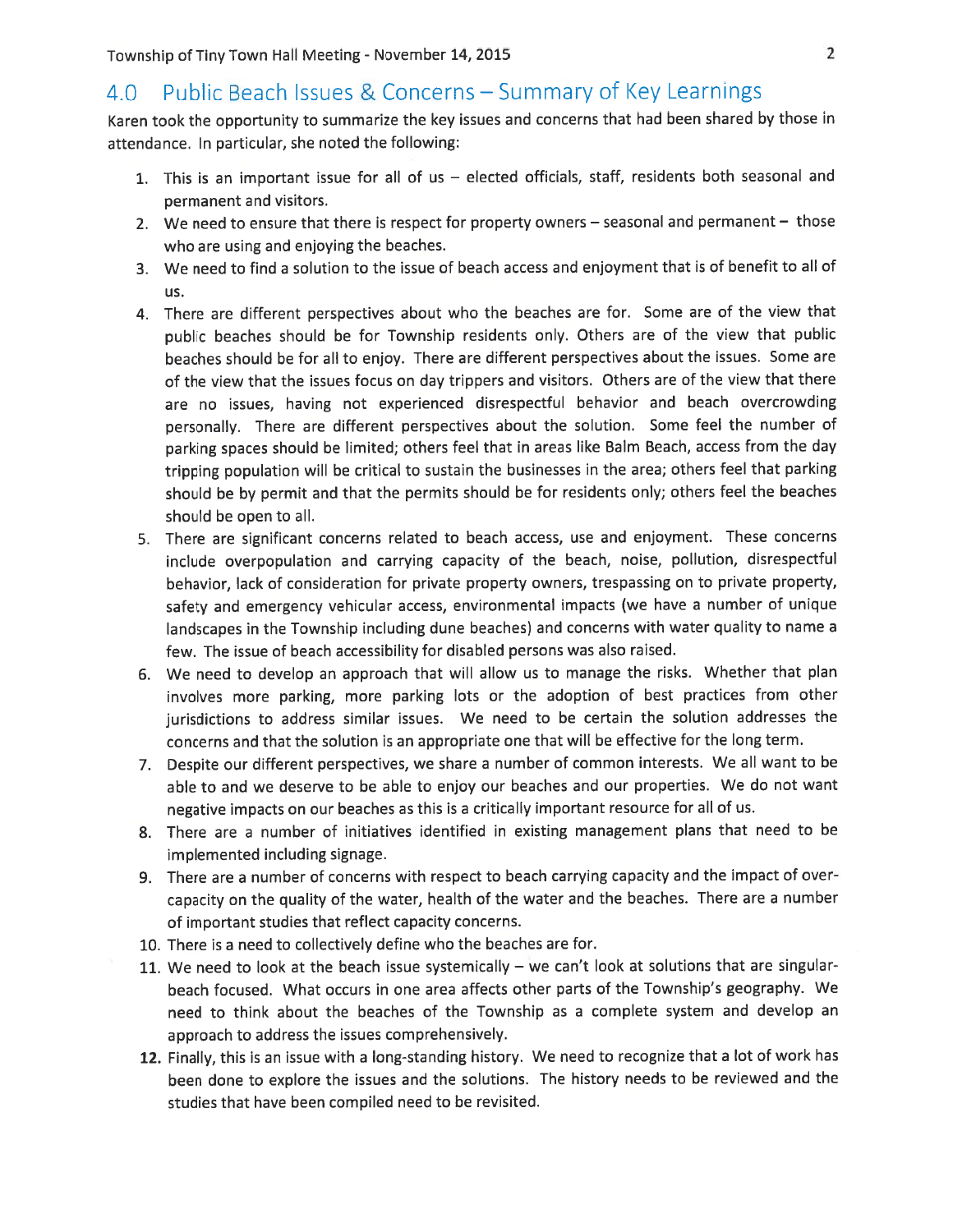### 5.0 Beach Issues — The Solutions

Based on the concerns identified, Karen invited attendees to identify the solutions that may allow these issues to be addressed. Several ideas were shared, as follows:

- 1. Focus on greater enforcement.
- 2. Convene <sup>a</sup> Round Table/Advisory Committee with interested community members to explore the issues and the solutions. Some additional specifics in relation to <sup>a</sup> Round Table or Advisory Committee include the following suggestions made by attendees:
	- Committee should have representatives with all views on the issue.
	- There should be <sup>a</sup> fair process to allow any interested person to participate. One person suggested that the Committee representation should be decided on the basis of 'representation by population' (e.g. beach associations represen<sup>t</sup> many — they should be given additional 'seats at the table.')
	- The work of the Round Table/Advisory Committee needs to be guided by <sup>a</sup> Terms of Reference to define scope of responsibilities, timeframe and approach, how decisions will be made (e.g. by consensus) and how the broader community will be engage<sup>d</sup> (e.g. the Advisory Committee/Round Table will assess the situation and the issues and develop recommendations that would be presented to the broader community at <sup>a</sup> Town Hall).
	- Some collective decisions will need to be made to define who the public beaches are for. Also need <sup>a</sup> definition of rural. One participant suggested representation should be taken into account (greater number of voices, greater representation on the Committee — i.e. cottage association representatives).
- 3. Develop <sup>a</sup> survey and invite anyone with an interest to share their ideas and to indicate whether they would want to participate on the Advisory Committee/Round Table.

Karen suggested that on the basis of the suggestions, there appeare<sup>d</sup> to be <sup>a</sup> Go Forward Strategy that had been developed:

- 1. Develop <sup>a</sup> Community Survey and pos<sup>t</sup> to the Township website. Survey to allow participants to identify issues and solutions pertaining to the public beaches in the Township. Anyone interested in participating on the Round Table be invited to self-identify.
- 2. Council to select Advisory Committee members ensuring diverse representation and all the right people are at the table.
- 3. Terms of Reference for the Round Table/Advisory Committee to be developed.
- 4. Timing to be identified. (Need <sup>a</sup> solution before next summer season begins.)
- 5. Recommendations to be developed by the Advisory Committee/Round Table.
- 6. Advisory Committee/Round Table to presen<sup>t</sup> findings and recommendations to the broader community at <sup>a</sup> future Town Hall meeting.